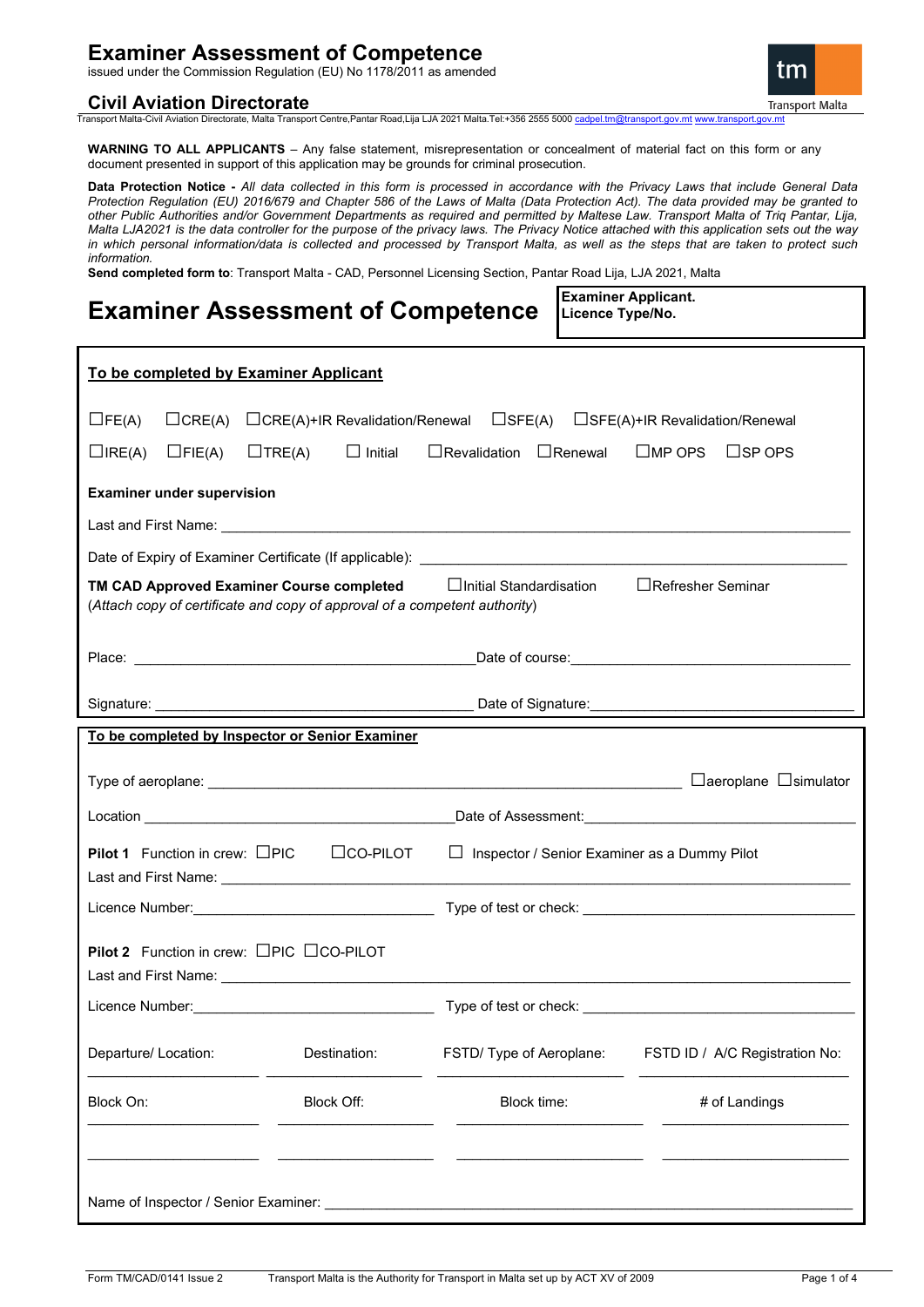**Examiner Assessment of Competence** Transport Malta-Civil Aviation Directorate, Malta Transport Centre,Pantar Road,Lija LJA 2021 Malta.Tel:+356 2555 5000 [cadpel.tm@transport.gov.mt](mailto:cadpel.tm@transport.gov.mt) [www.transport.gov.mt](http://www.transport.gov.mt/)

# **Examiners assessment of competence**

**Examiner Licence No.**

| To be completed by a CAD-TM Inspector or a Senior Examiner authorised by CAD-TM                                                                                                                                                                               |                                           |  |  |  |
|---------------------------------------------------------------------------------------------------------------------------------------------------------------------------------------------------------------------------------------------------------------|-------------------------------------------|--|--|--|
| 1) Briefing of candidate                                                                                                                                                                                                                                      | $\Box$ Satisfactory $\Box$ Unsatisfactory |  |  |  |
| Remarks                                                                                                                                                                                                                                                       |                                           |  |  |  |
|                                                                                                                                                                                                                                                               |                                           |  |  |  |
|                                                                                                                                                                                                                                                               |                                           |  |  |  |
| 2) Maintaining necessary level of communication with candidate                                                                                                                                                                                                | □Satisfactory □Unsatisfactory             |  |  |  |
| Remarks                                                                                                                                                                                                                                                       |                                           |  |  |  |
|                                                                                                                                                                                                                                                               |                                           |  |  |  |
|                                                                                                                                                                                                                                                               |                                           |  |  |  |
| 3) Assessment                                                                                                                                                                                                                                                 | $\Box$ Satisfactory $\Box$ Unsatisfactory |  |  |  |
| Remarks                                                                                                                                                                                                                                                       |                                           |  |  |  |
|                                                                                                                                                                                                                                                               |                                           |  |  |  |
|                                                                                                                                                                                                                                                               |                                           |  |  |  |
| 4) Debriefing                                                                                                                                                                                                                                                 | ∃Satisfactory $\Box$ Unsatisfactory       |  |  |  |
| Remarks                                                                                                                                                                                                                                                       |                                           |  |  |  |
|                                                                                                                                                                                                                                                               |                                           |  |  |  |
|                                                                                                                                                                                                                                                               |                                           |  |  |  |
| 5) Recording and Documentation                                                                                                                                                                                                                                | $\Box$ Satisfactory $\Box$ Unsatisfactory |  |  |  |
| Remarks                                                                                                                                                                                                                                                       |                                           |  |  |  |
|                                                                                                                                                                                                                                                               |                                           |  |  |  |
|                                                                                                                                                                                                                                                               |                                           |  |  |  |
| 6) Knowledge of regulatory requirements associated with examiner function $\Box$ Satisfactory $\Box$ Unsatisfactory                                                                                                                                           |                                           |  |  |  |
| Remarks                                                                                                                                                                                                                                                       |                                           |  |  |  |
|                                                                                                                                                                                                                                                               |                                           |  |  |  |
|                                                                                                                                                                                                                                                               |                                           |  |  |  |
| 7) General                                                                                                                                                                                                                                                    | □Satisfactory □Unsatisfactory             |  |  |  |
| Remarks (Add additional pages as required)                                                                                                                                                                                                                    |                                           |  |  |  |
|                                                                                                                                                                                                                                                               |                                           |  |  |  |
|                                                                                                                                                                                                                                                               |                                           |  |  |  |
|                                                                                                                                                                                                                                                               |                                           |  |  |  |
|                                                                                                                                                                                                                                                               |                                           |  |  |  |
|                                                                                                                                                                                                                                                               |                                           |  |  |  |
| I, being an inspector/senior examiner authorised by Transport Malta Civil Aviation Directorate certify that the applicant has                                                                                                                                 |                                           |  |  |  |
| conducted under my supervision the conduct of a skill test, or proficiency check in the examiner role for which privileges are<br>sought, including briefing, conduct of the skill test, proficiency check or assessment of competence, and assessment of the |                                           |  |  |  |
| person to whom the test, check or assessment is given, debriefing and recording documentation                                                                                                                                                                 |                                           |  |  |  |
| Result of the test:                                                                                                                                                                                                                                           |                                           |  |  |  |
| * delete as necessary<br><b>FAIL*</b><br>PASS*                                                                                                                                                                                                                | <b>Applicant's Signature:</b>             |  |  |  |
|                                                                                                                                                                                                                                                               |                                           |  |  |  |
|                                                                                                                                                                                                                                                               |                                           |  |  |  |
| Inspector/Examiner                                                                                                                                                                                                                                            |                                           |  |  |  |
|                                                                                                                                                                                                                                                               |                                           |  |  |  |
|                                                                                                                                                                                                                                                               |                                           |  |  |  |
|                                                                                                                                                                                                                                                               |                                           |  |  |  |
|                                                                                                                                                                                                                                                               |                                           |  |  |  |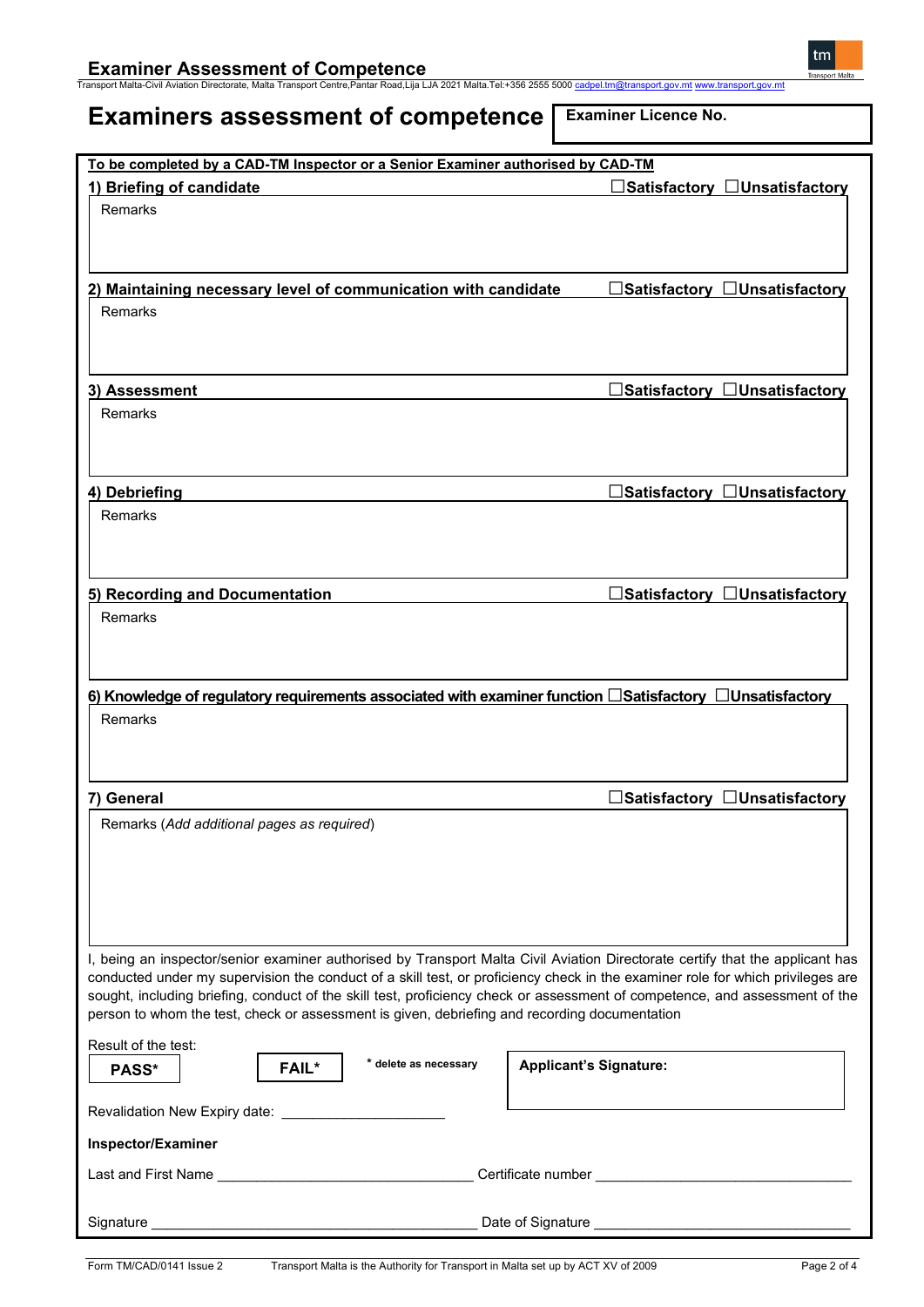### **1) Briefing of candidate**

- the objective of the flight;
- licensing checks, as necessary;
- freedom for the 'candidate' to ask questions;
- operating procedures to be followed (e.g. operators manual);
- weather assessment;
- operating capacity of 'candidate' and examiner;
- aims to be identified by 'candidate';
- simulated weather assumptions (e.g. icing and cloud base);
- use of screens (if applicable);
- contents of exercise to be performed;
- agreed speed and handling parameters (e.g. V-speeds, bank angle, approach minima);
- use of  $R/T$ :
- respective roles of 'candidate' and examiner (e.g. during emergency);
- administrative procedures (e.g. submission of flight plan).
- *Mass and Balance*
- *Simulator Differences*
- *Simulator unserviceablility during exercise*
- *Use of A/P, F/D – manual flying requirements*
- *Task Sharing*

#### **2) Maintaining necessary level of communication with candidate**

- involvement of examiner in a MP operating environment;
- the need to give the 'candidate' precise instructions;
- responsibility for safe conduct of the flight;
- intervention by examiner, when necessary;
- use of screens;
- liaison with ATC and the need for concise, easily understood intentions;
- prompting the 'candidate' about required sequence of events (e.g. go-around);
- keeping brief, factual and unobtrusive notes.
- *Plan flight in real time*
- *Assessing technical/operational knowledge as well as handling skills*
- *Observing CRM skills, command authority, setting priorities, decision making, backup by non-flying pilot etc.*
- *Maintain role as examiner, providing ATC, cabin crew, maintenance as necessary otherwise does not interfere.*
- *Method of dealing with crew who are obviously having problems and situation worsening.*

#### **3) Assessment**

- The examiner applicant should refer to the flight test tolerances given in the relevant skill test
- Attention to questions from the 'candidate';
- give results of the test and any sections failed;
- give reasons for failure.

#### **4) Debriefing**

- Ability to conduct a fair, unbiased debriefing of the 'candidate' based on identifiable factual items, balance between friendliness and firmness
- advise the candidate on how to avoid or correct mistakes;
- mention any other points of criticism noted;
- give any advice considered helpful
- *Short and to the point*
- *No need to recap on everything that happened*
- *Pick at most six or seven salient points, both positive and negative. Discuss how and why and indicate how performance can be improved.*

## **5) Recording and Documentation**

Ability to complete relevant records correctly:

- the relevant test or check form;
- licence entry;
- notification of failure form;
- relevant company forms where the examiner has privileges of conducting operator proficiency checks

#### **6) Knowledge of regulatory requirements associated with examiner function**

The examiner applicant should demonstrate to the inspector a satisfactory knowledge of the regulatory requirements associated with the function of an examiner

#### **7) General**

- **Personality**
- Situation awareness
- Technical knowledge
- **Leadership**
- Managerial skills
- Decision Making